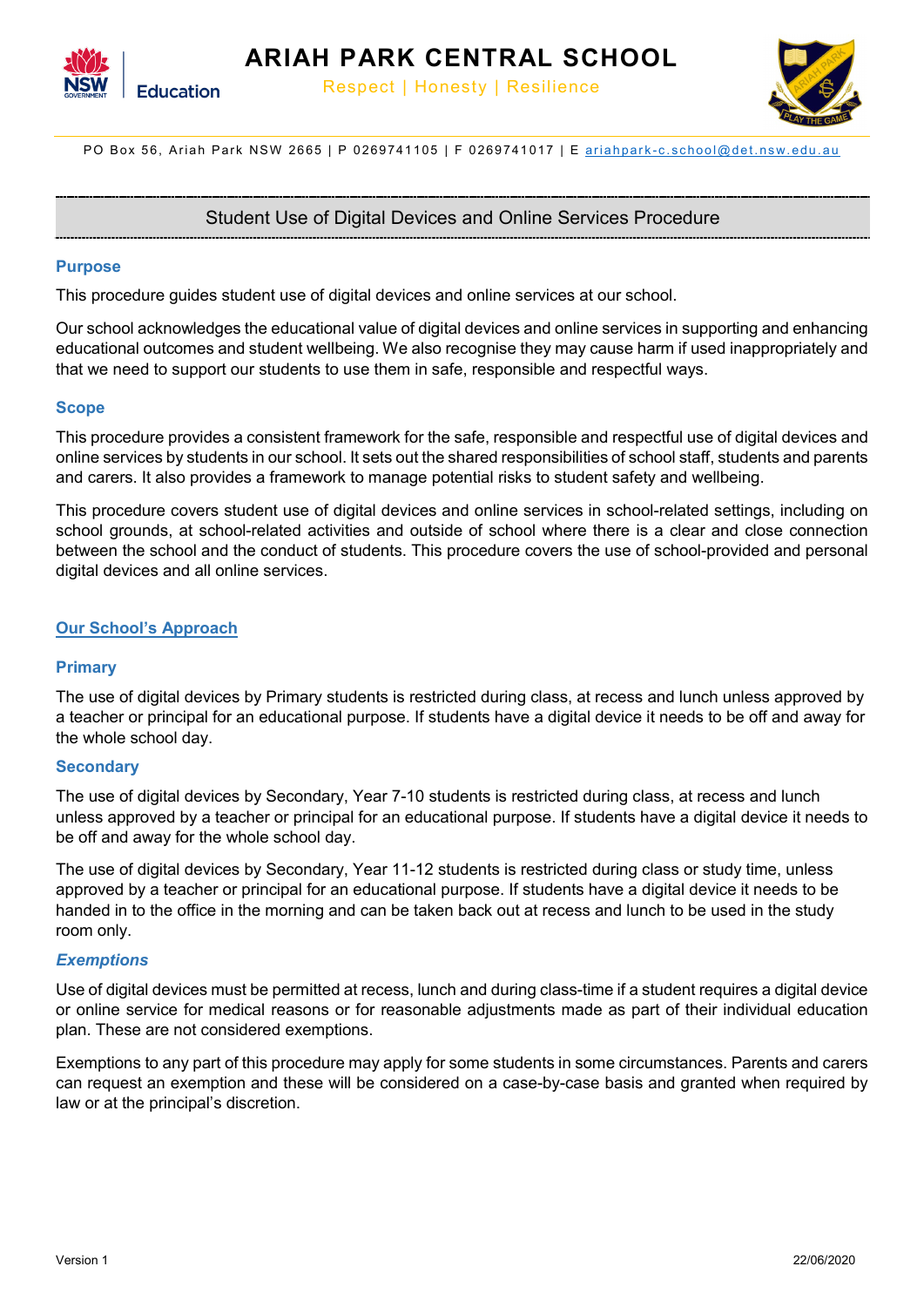

PO Box 56, Ariah Park NSW 2665 | P 0269741105 | F 0269741017 | E ariahpark-[c.school@det.nsw.edu.au](mailto:ariahpark-c.school@det.nsw.edu.au)

## **Consequences for inappropriate use**

| <b>Devices</b>   |                                                                                                                                                                                                                                                                                        |                                                                                                                                                                                             |
|------------------|----------------------------------------------------------------------------------------------------------------------------------------------------------------------------------------------------------------------------------------------------------------------------------------|---------------------------------------------------------------------------------------------------------------------------------------------------------------------------------------------|
| <b>Incidents</b> | <b>Mobile Phones, iPad and iPod</b>                                                                                                                                                                                                                                                    | Laptops                                                                                                                                                                                     |
| 1 <sup>st</sup>  | Device is taken to the front office.<br>$\bullet$<br>Student collect at the end of the day from<br>the office                                                                                                                                                                          | Taken to staffroom<br>$\bullet$<br>Only used for lessons that day,<br>$\bullet$<br>remains in staffroom otherwise                                                                           |
| 2 <sub>nd</sub>  | Device taken to the office.<br>$\bullet$<br>Parents contacted. Student collect at the<br>end of the day from the office                                                                                                                                                                | Taken to staffroom<br>$\bullet$<br>Only allowed for lessons for the<br>$\bullet$<br>whole week.                                                                                             |
| 3 <sup>rd</sup>  | Device taken to the office<br>$\bullet$<br>Parent contacted and need to pick up the<br>device from office<br>Level drop<br>$\bullet$                                                                                                                                                   | Taken to staffroom<br>$\bullet$<br>Only allowed for lessons and stays<br>$\bullet$<br>at school at night for 5 days                                                                         |
| 4 <sup>th</sup>  | Device taken to the office<br>Parent contacted and need to pick up the<br>$\bullet$<br>Device from office<br>Level drop - Pre-suspension<br>Device banned from school for 2 weeks<br>Student on contract – no device and if<br>$\bullet$<br>they are seen with a device $-$ Suspension | Taken to staffroom<br>$\bullet$<br>Only allowed for lessons and stays<br>$\bullet$<br>at school at night for 10 days<br>or<br>Paper Versions of set work may be<br>$\bullet$<br>substituted |

## **Contact between students and parents and carers during the school day**

Should a student need to make a call during the school day, they must:

- Approach the administration office and ask for permission to use the school's phone. Yr 11 and 12 students may request the brief use of their own phone.
- During school hours, parents and carers are expected to only contact their children via the school office.

## **Responsibilities and obligations**

*Supporting students to use digital devices and online services in safe, responsible and respectful ways is a shared responsibility.*

## **For students**

- Be safe, responsible and respectful users of digital devices and online services, and support their peers to be the same.
- Respect and follow school rules and procedures and the decisions made by staff, knowing that other schools may have different arrangements.
- Communicate respectfully and collaboratively with peers, school staff and the school community and behave in the ways described in the Behaviour Code for Students.

## **For parents and carers**

- Recognise the role they play in educating their children and modelling the behaviours that underpin the safe, responsible and respectful use of digital devices and online services.
- Support implementation of the school procedure, including its approach to resolving issues.
- Take responsibility for their child's use of digital devices and online services at home such as use of online services with age and content restrictions.
- Switch off or put their digital devices on silent when at official school functions, during meetings and when assisting in the classroom.
- Provide digital devices that meet school specifications where a school is participating in a bring your own device program and complete any related paperwork.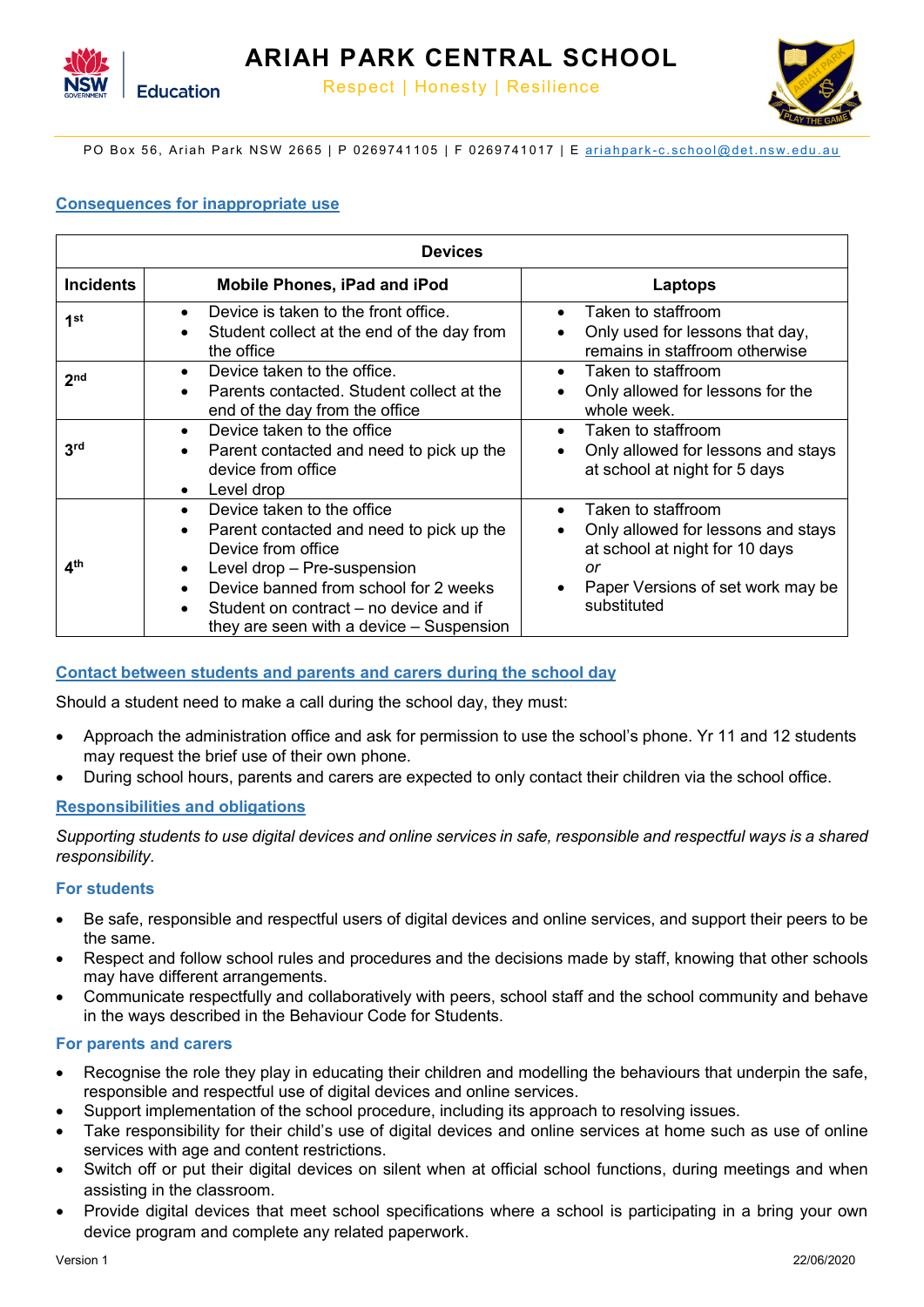



PO Box 56, Ariah Park NSW 2665 | P 0269741105 | F 0269741017 | E ariahpark-[c.school@det.nsw.edu.au](mailto:ariahpark-c.school@det.nsw.edu.au)

## **For the principal and teachers**

- Deliver learning experiences that encourage safe, responsible and respectful use of digital devices and online services. This includes:
	- Establishing agreed classroom expectations for using digital devices and online services, in line with this procedure and departmental policy.
	- Identifying strategies to ensure that all students are able to engage in classroom activities including strategies to accommodate students without a digital device.
	- Reading and abiding by the Terms of Service for any online services they use in teaching, including those limiting use by age.
	- Educating students about online privacy, intellectual property, copyright, digital literacy and other online safety related issues.
- Model appropriate use of digital devices and online services in line with departmental policy.
- Respond to and report any breaches and incidents of inappropriate use of digital devices and online services as required by school procedures, departmental policy and any statutory and regulatory requirements. This includes:
	- Reporting the creation, possession or distribution of indecent or offensive material to the Incident Support and Report hotline as required by the Incident Notification and Response Policy and Procedures and consider any mandatory reporting requirements.
	- Working with the department and the Office of the eSafety Commissioner (if necessary) to resolve cases of serious online bullying and image-based abuse.
	- Following the school's behaviour management plan when responding to any incident of inappropriate student behaviour relating to the use of digital devices or online services.
- If feasible and particularly as issues emerge, support parents and carers to understand strategies that promote their children's safe, responsible and respectful use of digital devices and online services.
- Participate in professional development related to appropriate use of digital devices and online services.

## **For non-teaching staff, volunteers and contractors**

- Be aware of the department's policy, this procedure and act in line with the conduct described.
- Report any inappropriate use of digital devices and online services to the principal, school executive or school staff they are working with.

## **Communicating this procedure to the school community**

Students will be informed about this procedure through class lessons.

Parents and carers will be advised via the school newsletter. This procedure can be accessed electronically via the school's website and in hardcopy at the school's administration office.

## **Complaints**

If a student, parent or carer has a complaint under this procedure, they should first follow our school's complaint process. If the issue cannot be resolved, please refer to the department's guide for students/ parents/ carers about making a complaint about our schools.

## **Review**

The principal or delegated staff will review this procedure annually.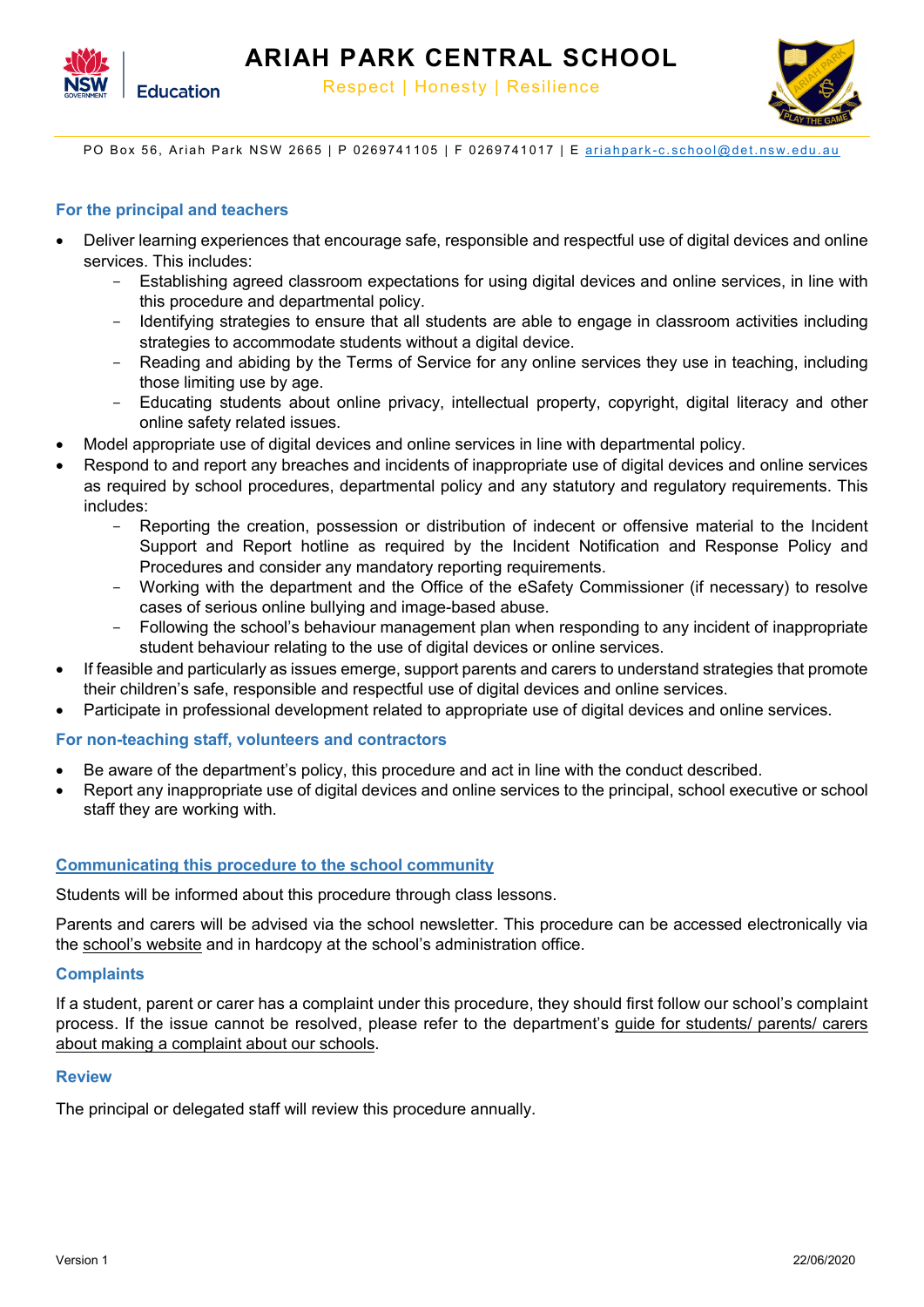



PO Box 56, Ariah Park NSW 2665 | P 0269741105 | F 0269741017 | E ariahpark-[c.school@det.nsw.edu.au](mailto:ariahpark-c.school@det.nsw.edu.au)

## **Appendix 1: Key terms**

**Bring your own device** is an optional program where parents and carers can provide personal digital devices for use at school. Any decision to adopt a bring your own device program is made by the principal in consultation with a school community. All digital devices used in schools are covered by the *Student Use of Digital Devices and Online Services* policy. Schools retain discretion to determine the specifications of personal devices to be used at school.

**Digital citizenship** refers to the skills and knowledge a person needs to effectively use digital technologies in a positive way so they can participate in society, communicate with others, and create and consume digital content.

**Digital devices** are electronic devices that can receive, store, process and share digital information and connect to applications (apps), websites and other online services. They include desktop computers, laptops, tablets, smartwatches, smartphones and other devices.

**Digital literacy** is the set of social, emotional and technological skills and competencies that people need to understand to use digital devices and online services, and to expand their opportunities for education, employment and social participation, including entertainment.

**Educational purpose** is any use approved by school staff that supports student learning, wellbeing and educational outcomes.

**General capabilities** are the broad collection of knowledge, skills, behaviours and dispositions described within the Australian curriculum and NSW syllabus.

**Image-based abuse** occurs when intimate, nude or sexual images are distributed, or threatened to be distributed, without the consent of those pictured. This includes real, altered and drawn pictures and videos. This is a crime in NSW.

**Online bullying** involves using technology such as the internet or mobile devices to bully someone. Bullying behaviour has three key features. It involves the intentional misuse of power in a relationship. It is ongoing and repeated, and it involves behaviours that can cause harm. Bullying behaviour can also involve intimidation, victimisation and harassment, including that based on sex, race, religion, disability, or sexual orientation.

**Online safety** is the safe, responsible and respectful use of digital media, devices, other technology and online services.

**Online services** are any software, website or application that can gather, process or communicate information. This includes digital classrooms, chat and messaging, online games, virtual reality, social media and other online spaces.

**Reasonable adjustment** is a measure or action taken to assist a student with disability to participate in education and training on the same basis as other students.

**School-related settings** include school grounds, school-related activities and outside of school where there is a clear and close connection between the school and the conduct of students. This connection may exist in situations where: there is discussion about school taking place outside of school hours; a student is wearing their school uniform but is not on school premises; a relationship between parties commenced at school; students are online in digital classrooms; and where online contact has flow on consequences at school and duty of care requires the school to respond once an incident is reported.

**School staff** refers to school personnel who have some level of responsibility for implementing policy and the school digital devices and online service procedure. This includes principals, senior staff, teachers, non-teaching staff, school administrative staff, volunteers and contracted staff engaged by schools.